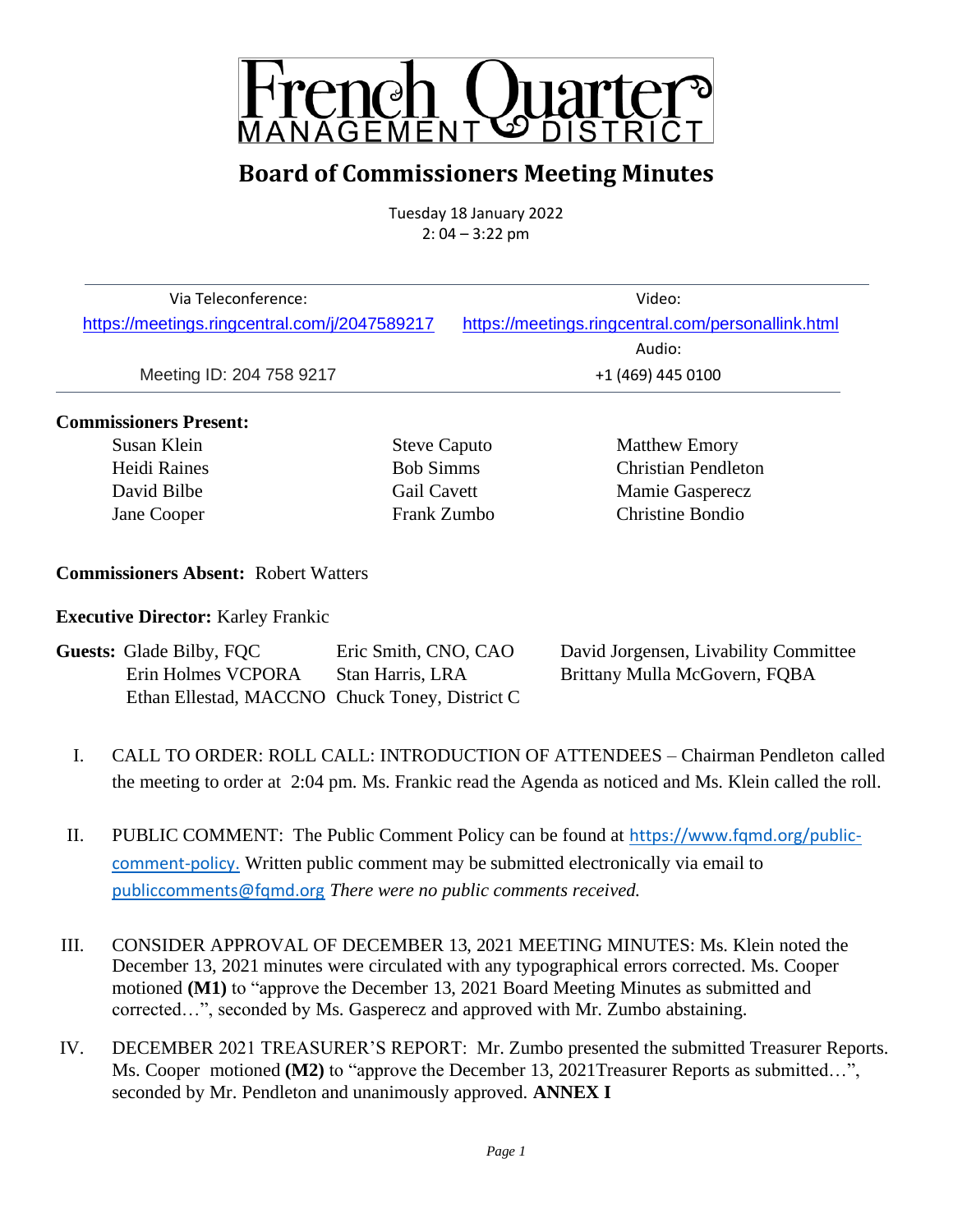### V. BOARD CHAIR COMMENTS: Ms. Raines

- a. New FQBA Commissioner She welcomed Ms. Bondio and noted she and Ms. Frankic had an orientation meeting with her. Ms. Bondio gave a brief introduction of her background to the Board.
- b. Past Chairman She thanked Mr. Pendleton for his leadership and for improving governance transparency. He shall continue his committee work and she encouraged committee involvement from others.
- c. Committee Work She explained that committee goals are being formulated and for any body of work it should be vetted and approved by the specific committee before requests are made to the Board.
- d. New Orleans & Company (NO & Co.) Cooperative Endeavor Agreement (CEA) Ms. Raines
	- i. Synopsis of the meetings that led up to the final CEA enclosed in the Board packet.
		- 12/10/2021 meeting at NOPD Command Headquarters
		- 12/13/2021 virtual meeting with NOPD and the Federal Monitor determined:

1) the patrols should check in and out with NOPD Communications to confirm assignment areas and shift durations and 2) if the POST certified officers on patrol are not NOPD officers, they do not make the physical arrest but to detain the suspect and notify NOPD immediately. In the past the Royal Street Patrol did make arrests. The patrol should stay with the subject until moved for police or medical processing. Attorney Sharonda Williams shall work in those areas of concern. Ms. Raines noted the CEA shall contain language to make best efforts to pair any non-NOPD patrol officer with a NOPD patrol officer. Mr. Simms noted this CEA and the Security Safety Agreement must be in sync.

- 12/13/2021 The Board approved the FQMD Chair to execute a CEA.
- ii. Motion –Mr. Pendleton moved **(M3)** to "authorize the Board Chair to execute a revised cooperative endeavor agreement with New Orleans & Company that shall govern the funding and delivery of expansion of the Royal Street Patrol with supplemental POST certified patrol officers…", seconded by Ms. Cooper and approved with Mr. Simms abstaining. Addressing concerns of Mr. Simms, Ms. Frankic verified that the patrol is not taking any direction from FQMD; the company employing the officers shall be called and FQMD is simply informed of occurrences.
- iii. Motion Ms. Cooper moved **(M4)** to "authorizing the Board Chair to execute a Service Agreement with Public Safety Services for expansion of the Royal Street Patrol with supplemental POST certified patrol officers...", seconded by Mr. Caputo and approved with Mr. Simms and Mr. Zumbo abstaining.
- e. Public Safety Services Corporation (PSS) Security Services Agreement (SSA) Chair Raines noted this was included in the Board Packet and that the team collaborated with Attorney Sharonda Williams to incorporate NOPD concerns while protecting FQMD; see V.d.ii. above. Other additions:
	- i. To maintain a high standard of constitutional policing.
	- ii. To continue to build community trust through a just and equitable patrol program.
	- iii. Any detainee injuries to be reported to FQMD, NOPD, and OPSE. Ms. Williams confirmed that notification does not denote liability.
	- iv. PSS is to use best efforts to assign at least one POST certified NOPD officer per shift.
	- v. Rates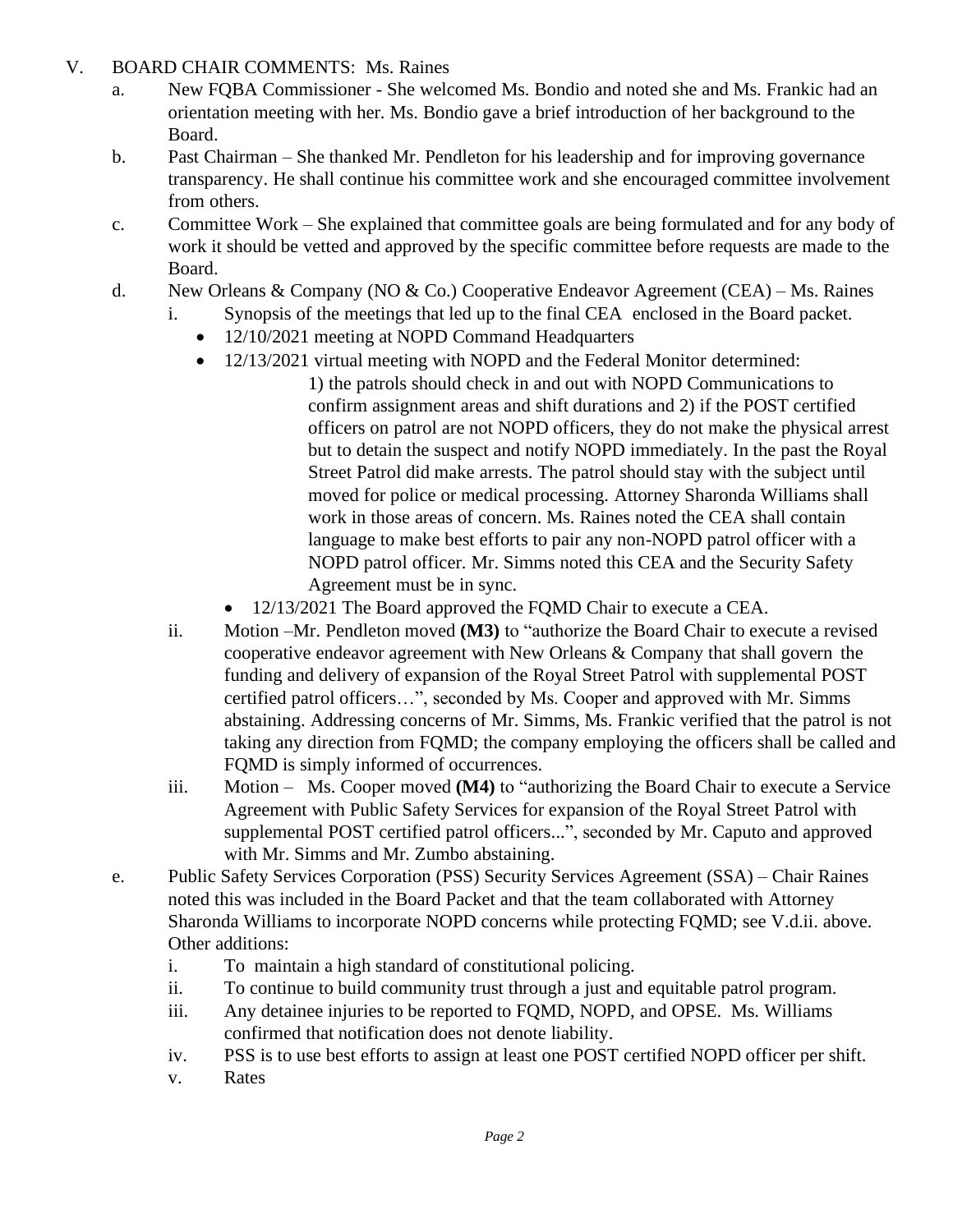vi. Including FQMD as an additional insured and providing FQMD with a certificate of insurance.

DISCUSSION: Mr. Pendleton replying to Mr. Simms chain of command concerns, noted this would be from officer to PSS and not FQMD. Mr. Simms also cited Chief Ferguson's letter stating this SSA with PSS would have to be signed off by the NOPD Consent Decree Monitor. Ms. Raines noted this has not happened to date. The Federal Monitor does not have the authority to approve or deny this program; this came out at a December 30, 2021 meeting. However, Mr. Simms felt Chief Ferguson was referring to the NOPD Internal Consent Decree Monitor. NOPD has not had POST certified training since 20219. Mr. Pendleton noted NOPD is not a signatory on this SSA and FQMD has been very methodical and transparent in bringing this to fruition. Mr. Simms concern was procedural, in that this SSA would be signed before the NOPD Internal Monitor approved. Chief Ferguson is aware of everything and the general feeling expressed the team was this was an item that can be accomplished as Chairman Raines does the necessary administrative work with on the SSA. Mr. Simms was also concerned there was no requirement for measurable outcomes to determine the program's effectiveness. Ms. Raines noted there are data points such as trip sheets with categories of business and citizen contacts, et cetera. Ms. Frankic said the Key Performance Indicators (KPIs) shall be created by the SEC for Board approval, but the goals are not stated in the SSA. Ms. Cooper said the KPI's shall be determined upon review of initial patrol results.

vi. Motion – Ms. Cooper motioned to " authorize the Board Chair to execute a Security Service Agreement with Public Safety Services Corporation for the expansion of the Royal Street Patrol with supplemental POST certified patrol officers, so that Public Safety Services Corporation may work out necessary patrol details with NOPD…", seconded by Mr. Caputo and approved with Mr. Simms abstaining.

### VI. EXECUTIVE DIRECTOR'S REPORT – Ms. Frankic

- a. Administrative
	- i. The annual meeting calendar has been uploaded to the website as the official public calendar for the agency. The calendar may be referenced for meeting details and to subscribe on a month-to-month basis. She is working with the web developer to further improve the interface.
	- ii. All the Commissioners met the minimum attendance requirements for 2021 meetings to continue in their appointments. While we welcome a new Commissioner representing the French Quarter Business Association, the Greater New Orleans Hotel & Lodging Association has reappointed Mr. Bilbe to represent the Vieux Carré and Mr. Zumbo to represent the Canal/Iberville corridor.
	- iii. The accounting books for 2021 have been closed and she is ready to engage with our auditor for the annual legislative audit. The Louisiana Compliance Questionnaire is to be presented for review and approval next month.
- b. Public Safety
	- i. She has been working closely with Mr. Smith from the City to assure that the BRASS access and financial transparency required in the Cooperative Endeavor Agreement (CEA) are being implemented. There have been technical challenges with the City's BRASS program being set up in a way that we can drill into the details of invoicing, but Mr. Smith and she are working out a plan to assure that invoices and revenues are provided to FQMD in accordance with the agreement terms. NOPD Sargent Marc Boudreau, the SPPP Supervisor has had several calls to work though reporting standards with the FQEDD KPIs and to assure that the training manual is complete and being rolled out to train the patrol officers on French Quarter specific laws..
- c. Meetings Attended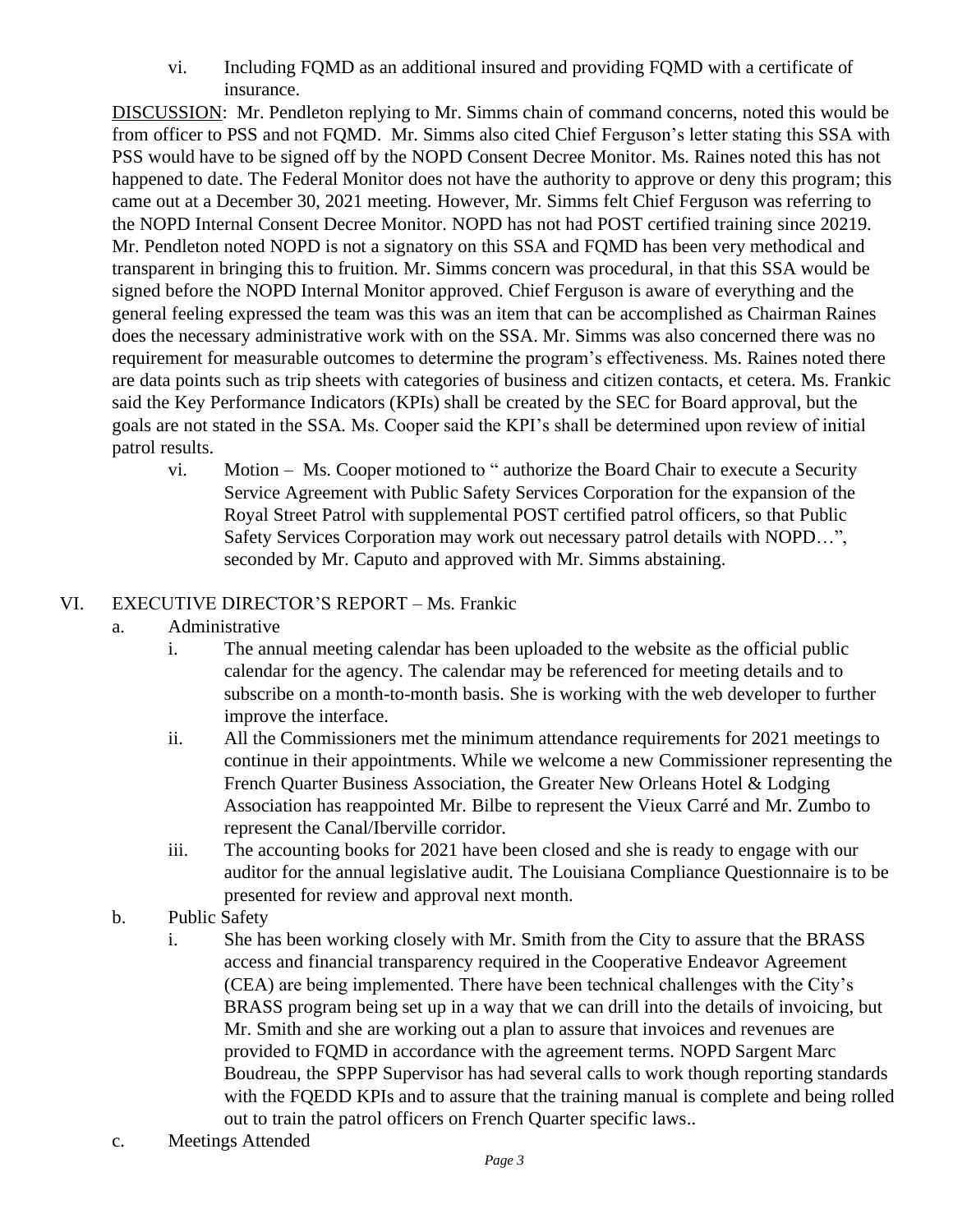| 12/15 | French Quarter Business Association End of Year Meeting                                            |
|-------|----------------------------------------------------------------------------------------------------|
| 12/20 | Livability Committee mid-month check-in meeting                                                    |
| 12/20 | Tele-Meeting with Sgt. Marc Boudreau, SPPP Supervisor re: FQEDD KPI reporting                      |
| 12/22 | NOPD Meeting re: Expansion of Royal St Patrol with Chair Pendleton & Vice-Chair Raines             |
| 12/29 | Livability Committee Chair check in call                                                           |
| 12/30 | NOPD Federal Monitor Meeting re: Expansion of Royal St Patrol with Vice-Chair Raines, Chair        |
|       | Pendleton, SEC Chair Cooper                                                                        |
| 1/4   | NOPD 8 <sup>th</sup> District MAX Meeting                                                          |
| 1/5   | <b>Livability Committee Meeting</b>                                                                |
| 1/6   | French Market Corporation re: next steps from Needs Assessment for Street Homeless with Livability |
|       | Chair Gasperecz and SEC Chair Cooper                                                               |
| 1/6   | Training with City IT on BRASS for FQEDD Trust Fund Administration & Oversight                     |
| 1/6   | FQ Museum Association Toast to Joan of Arc reception with Mayor and French Consul General          |
| 1/7   | Mtg with incoming District C Councilmember Land Use & Constituent Services                         |
| 1/11  | NOPD 8 <sup>th</sup> District MAX Meeting                                                          |
| 1/12  | VCC Foundation Gala volunteering                                                                   |
| 1/13  | Security & Enforcement Committee mid-month check in meeting                                        |
| 1/13  | Councilmember King and Staff with Vice-Chair Pendleton (Chair Raines unavailable)                  |
| 1/13  | Public Safety Services re: expansion of Royal Street Patrol with Chair Raines & SEC Chair Cooper   |
| 1/13  | Tele-Meeting with Sgt. Marc Boudreau, SPPP Supervisor re: staffing, vehicles, training             |

- VII. 2021 FQMD ANNUAL REPORT This was presented by Executive Director Frankic (Website)
- VIII. FINANCE AND DEVELOPMENT COMMITTEE REPORT Mr. Zumbo noted the next meeting is scheduled for February 7, 2022 at 2 p.m. The 2022 Work Plan will be discussed then. The mission shall remain the same. There was no December meeting.
- IX. SECURITY AND ENFORCEMENT COMMITTEE REPORT Ms. Cooper noted the Committee met on Monday, December 20, 2021 with the next meeting to be January 24, 2022 at 2 pm. She would like the 2022 goals to be realistic, impactful, and measurable. Importantly, the NOPD leadership attends the SEC meetings which provides insight to their challenges of District security issues. Captain Hans Ganthier has replaced Captain Walls for the NOPD 8<sup>th</sup> District. The 2022 Goals are:
	- Work with NOPD to reduce illegal guns within the district, including enforcement of Drug Free Zones
	- Understand who manages the bollards on Bourbon Street and the traffic barricades on Royal Street and work with them to make them operational or remove them
	- Develop a list of actionable items from FQMD's French Quarter Physical Security Assessment
	- Oversee effective performance of the French Quarter Economic Development District (FQEDD) Supplemental Police Patrol Program (SPPP) commonly referred to as the French Quarter Task Force
	- Work with the NOPD Eighth District to implement the expanded Royal Street Patrol and measure results
	- Locate and share credible data on the economic impact of the French Quarter
	- In conjunction with the Livability Committee, identify 1-2 action items from FQMD's Needs Assessment of Street Homelessness and implement them
	- In conjunction with the Livability Committee, execute a plan to quantifiably improve lighting in the French Quarter .
- X. LIVABILITY COMMITTEE REPORT Ms. Gasperecz reported strategic partnerships will underlie the 2022 Goals. The Committee met on Wednesday, January 5, 2022 with the next meeting scheduled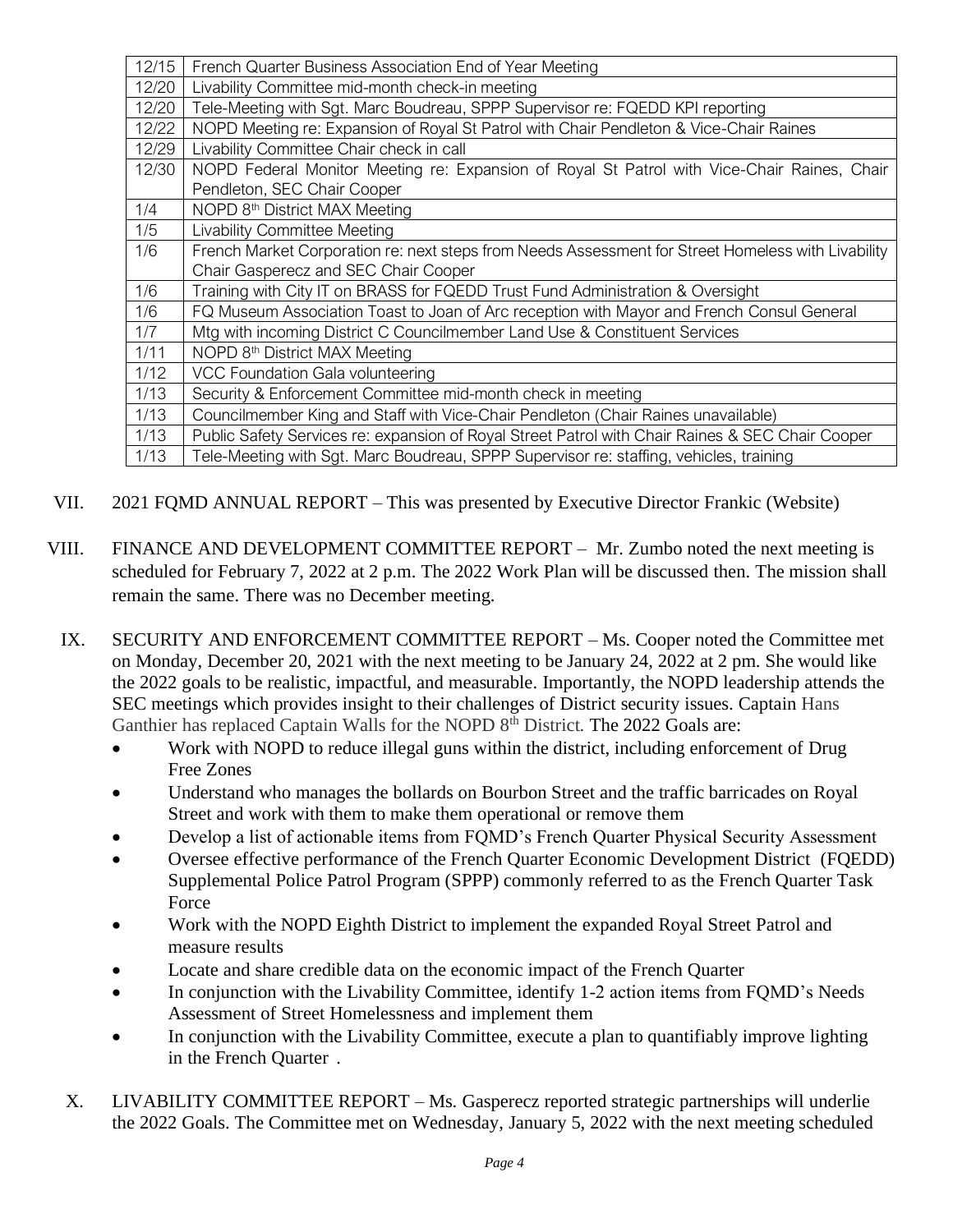for February 2, 2022 at 2 p.m. She asked for volunteers to join the meetings and the Committee.

- a. Presentation 2022 Work Plan Chair Gasperecz noted the priorities are infrastructure, lighting, sidewalks and drainage, quality of life issues sound, transportation and sanitation shall also be addressed. Committee work on transportation shall begin with North Rampart Street. She will also work to improve communications with the City. Mr. Jorgensen continues his great efforts on lighting and sidewalks.
- b. Sanitation Contract Work and communication efforts with the City continue on this project.
- c. 5G Ms. Gasperecz commended the French Quarter Directors Group (Ms. Karley Frankic, FQMD; Ms. Brook Tesler, VCCF; Ms. Brittany Mulla McGovern, FQBA; and Ms. Erin Holmes, VCPORA) on their continuing good work for this project. The VCC review reported that there had not been much progress since the last committee meeting. However, the VCC review did result in the poles being changed from fiberglass to cast iron.
- XI. GOVERNMENT AFFAIRS Ms. Cavett spoke for Mr. Bilbe. The Committee has not met yet in 2022. 2022 goals shall be formulated in the next meeting and reported to the Board in February.
	- a. Bollards Mr. Emory noted they are non-functional because they are not maintained and the City should be contacted to determine how they shall address this through the various FQMD committees.
	- b. Illegal Vehicular Racing Mr. Caputo noted the public safety problem of racing by motorcycles and other vehicles on our District streets. These occur with police in vehicles watching, but they cannot be chased. Not only speeding but driving against traffic flow occurs. Mr. Emory noted these are organized events that seek populous venues and the Mayor and other influential leaders should reach out to these community groups to moderate their actions, seek other venues, and not violate the law which is a serious detriment to public safety. Mr. Simms pointed out this is a citywide problem.
	- c. Final Four Tournament Mr. Pendleton noted this world-class event will put a spotlight on New Orleans and public safety, sanitation, lighting, sidewalks, cell phone towers, et cetera must be on the forefront for our City to address. FQMD should assist anyway possible.
	- d. Eighth District Updates The 8th District arrested one individual for seventeen burglaries. There has been a decrease in violent crime overall. At least seven hundred tickets were issued on Esplanade Avenue and the NOPD needs a device for digital ticket writing, and signage for photo enforcement prior to engaging in such. The 8th District now has two officers trained on speed radar to enforce the 15 mph reduced speed limit.
	- e. French Quarter Task Force NOPD Sergeant Mark Boudreaux has replaced Lieutenant Jamie Roach following her promotion and reassignment.

### XII. NEW BUSINESS:

- a. Ms. Klein requested follow-up on the bollard problem and the illegal vehicular racing. Ms. Cooper stated the bollards are part of the SEC 2022 workplan and that NOPD officers mentioned the noise levels with the racing with no other action having been taken. Mr. Caputo noted more officers on the street will hopefully address this.
- b. Mr. Caputo noted the incomplete 5G pole installations with temporary motion-activated lights provide insufficient light. Also, plywood is still in place versus the slate pavers. Ms. Frankic stated this is a supply chain issue and the fact there are multiple contractors involved that are not working well together.
- c. Mr. Emory suggested as a Board perhaps we should participate with proactive programs in youth groups to deal with crime. Ms. Raines would like Mr. Emory to follow-up with her to hear how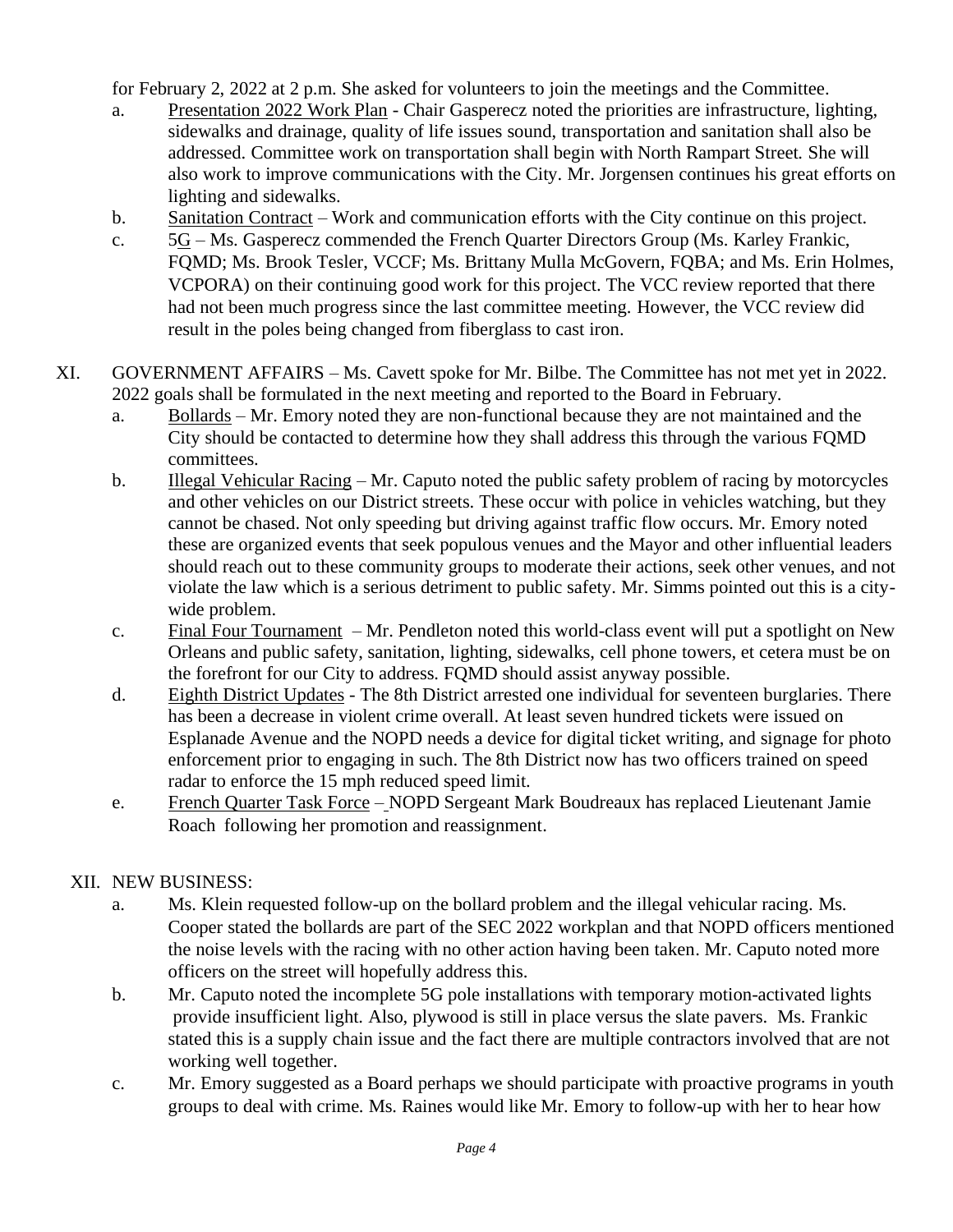FQMD might be involved. She noted Mr. Pendleton and Ms. Frankic met with new District C Councilmember King and FQMD had had three meetings with Superintendent Ferguson himself. To try to "get ahead" of the crime Mr. Emory feels we might leverage our positions in our community to address this. City Council President Moreno initiated a governmental outreach to community leaders and engagers for this very purpose. Mr. Caputo suggested that FQMD may be involved with those on-goingmeetings. Mr. Simms noted the City Council meeting this Thursday shall deal exclusively with crime and tackling this problem should be a partnership where the community assists local government. Ms. Raines tasked Ms. Frankic with attending Thursday's City Council meeting and to report back, with Mr. Emory suggesting that Ms. Frankic address the Council to express FQMD's desire to be engaged in their process.

d. Mr. Simms suggested that 2022 should be a year where FQMD strengthens community and governmental relationships. Ms. Raines agreed and noted that this also applies to Commissioners if it involved the media. She believes we are in a good place for productivity and results. Mr. Simms agreed with the caveat that Commissioners can exercise their free speech as long as they make clear they are not speaking for the Board. Ms. Raines noted she will be working in concert with Vice-Chair Pendleton regarding the media. As part of public outreach, Ms. Frankic shall be meeting with the new CEO of the Downtown Development District. However, Chair Raines noted a Commissioner in attendance for external meetings is always attempted. If this is not possible, Ms. Frankic attends with the items to be discussed reviewed first with the FQMD Chair of Vice- Chair. Ms. Gasperez offered her assistance with the Son of a Saint organization.

### XIII. NEXT SCHEDULED MEETING DATE: 14 February 2022

XIV. ADJOURNMENT – Ms. Klein motioned **(M5)** to "adjourn the January 18, 2022 Regular Meeting of the FQMD Commission at 3:22 p.m.", seconded by Mr. Pendleton and unanimously approved.

Respectfully submitted, (signed original available) Susan Klein, Secretary

ANNEX I – Treasurer Reports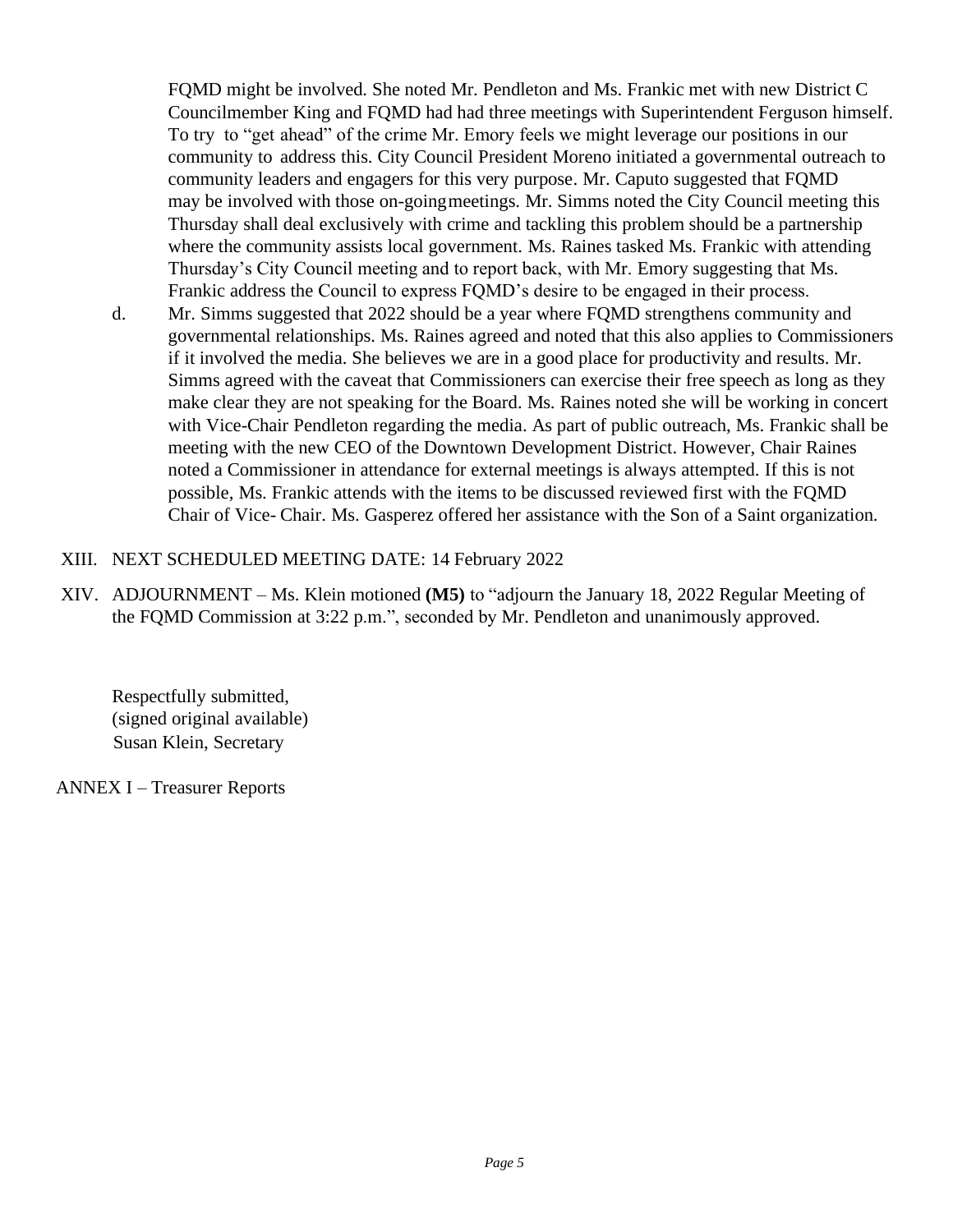# Treasurer's Report

French Quarter Management District For the period ended December 31, 2021

Prepared on January 5, 2022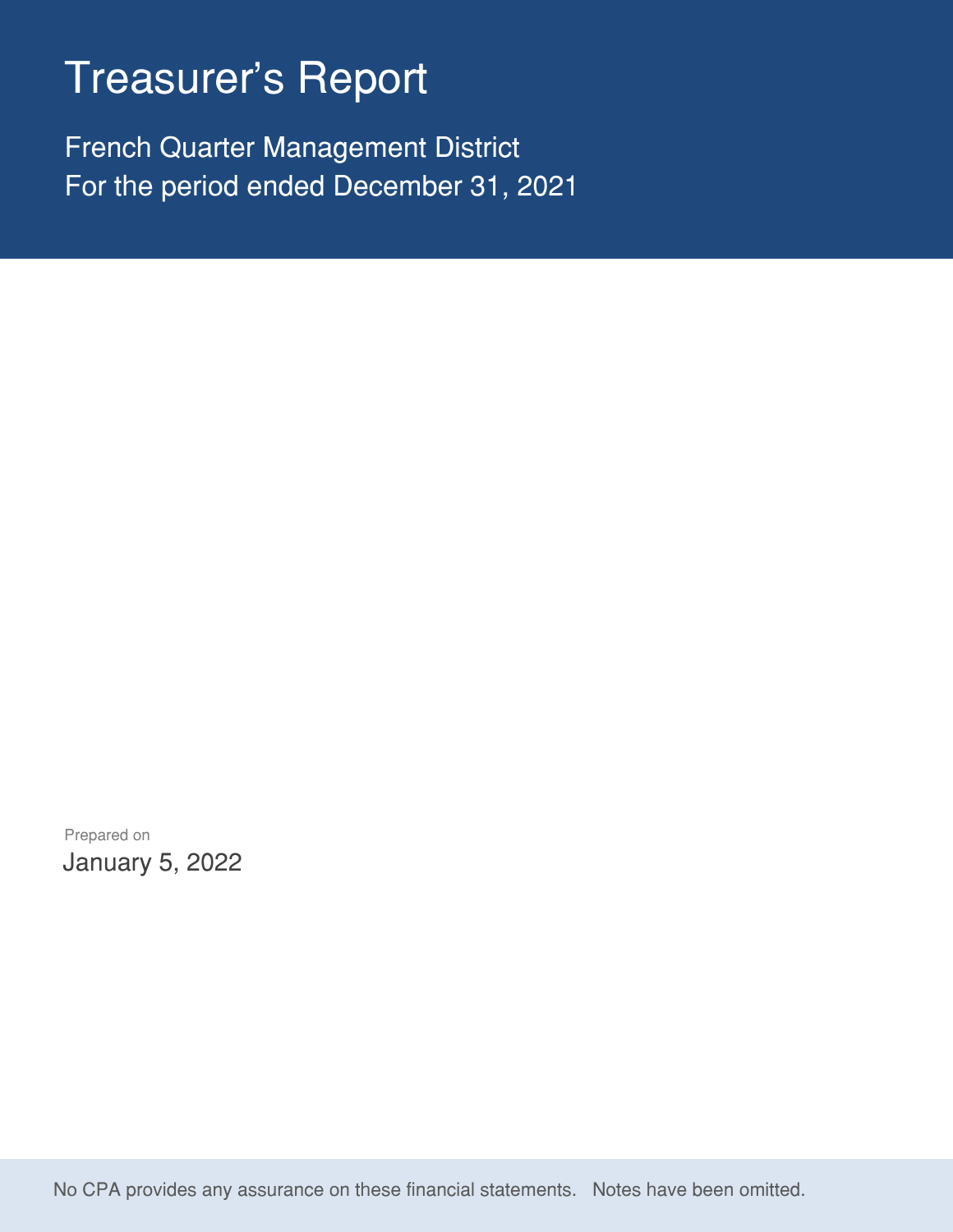# **Table of Contents**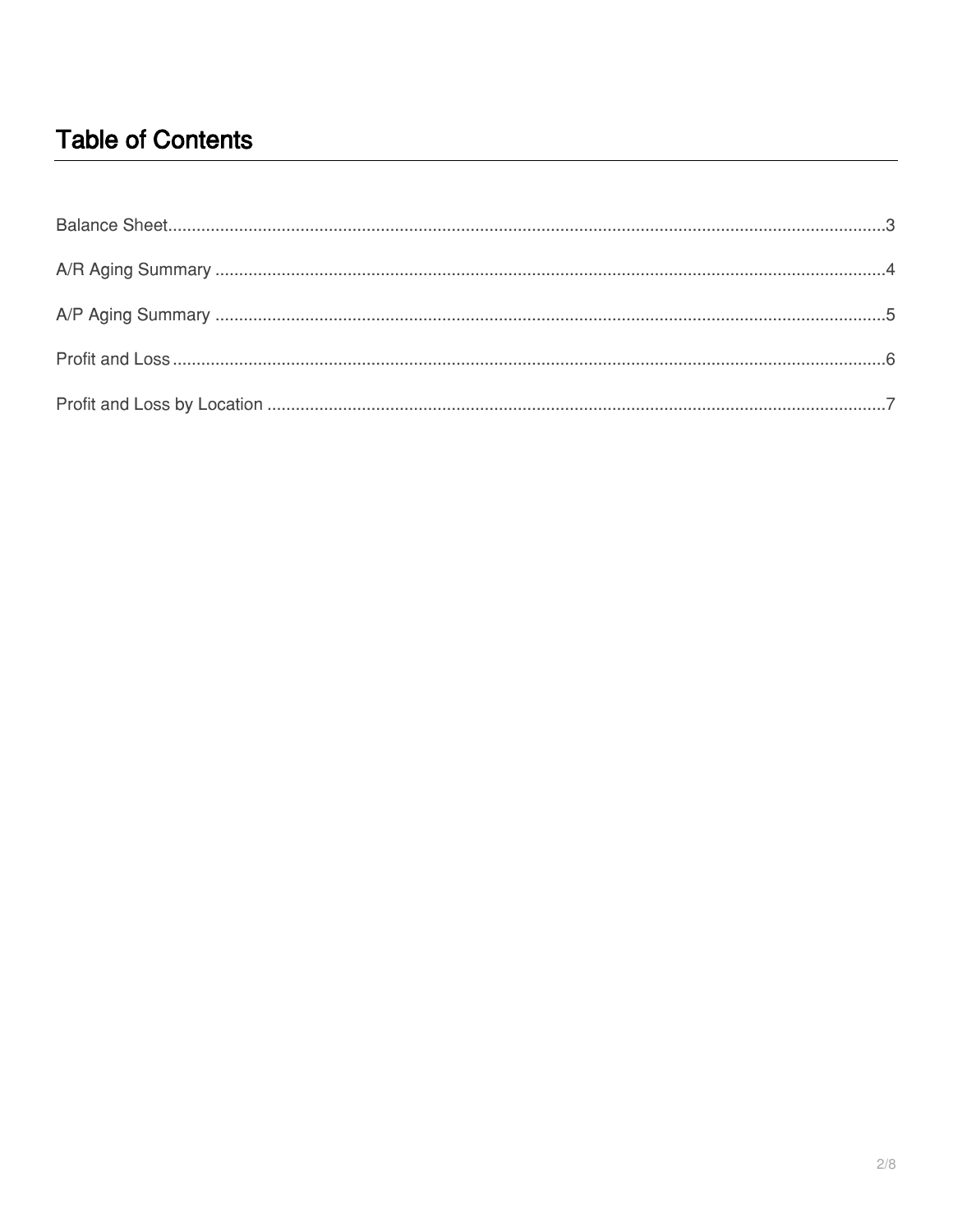# <span id="page-8-0"></span>**Balance Sheet**

As of December 31, 2021

|                                         | <b>Total</b>  |
|-----------------------------------------|---------------|
| <b>ASSETS</b>                           |               |
| <b>Current Assets</b>                   |               |
| <b>Bank Accounts</b>                    |               |
| FQ SPPP account                         | 212.82        |
| <b>FQMA</b>                             | 19,954.61     |
| FQMD general operating account          | 112,436.83    |
| <b>Total Bank Accounts</b>              | 132,604.26    |
| <b>Other Current Assets</b>             |               |
| <b>Prepaid Expenses</b>                 | 18,764.62     |
| <b>Total Other Current Assets</b>       | 18,764.62     |
| <b>Total Current Assets</b>             | 151,368.88    |
| <b>TOTAL ASSETS</b>                     | \$151,368.88  |
| <b>LIABILITIES AND EQUITY</b>           |               |
| <b>Liabilities</b>                      |               |
| <b>Current Liabilities</b>              |               |
| <b>Accounts Payable</b>                 |               |
| Accounts Payable (A/P)                  | 998.73        |
| <b>Total Accounts Payable</b>           | 998.73        |
| <b>Other Current Liabilities</b>        |               |
| Accrued payroll & payroll related       | 0.00          |
| Accrued payroll                         | 1,538.00      |
| <b>HSA</b>                              | 149.95        |
| Medical Ins.                            | 15.92         |
| Total Accrued payroll & payroll related | 1,703.87      |
| <b>CEA Membership Dues</b>              | 2,831.68      |
| <b>Deferred Revenue</b>                 | 75,000.00     |
| <b>Total Other Current Liabilities</b>  | 79,535.55     |
| <b>Total Current Liabilities</b>        | 80,534.28     |
| Total Liabilities                       | 80,534.28     |
| <b>Equity</b>                           |               |
| <b>Retained Earnings</b>                | 282,979.58    |
| Net Income                              | $-212,144.98$ |
| <b>Total Equity</b>                     | 70,834.60     |
| <b>TOTAL LIABILITIES AND EQUITY</b>     | \$151,368.88  |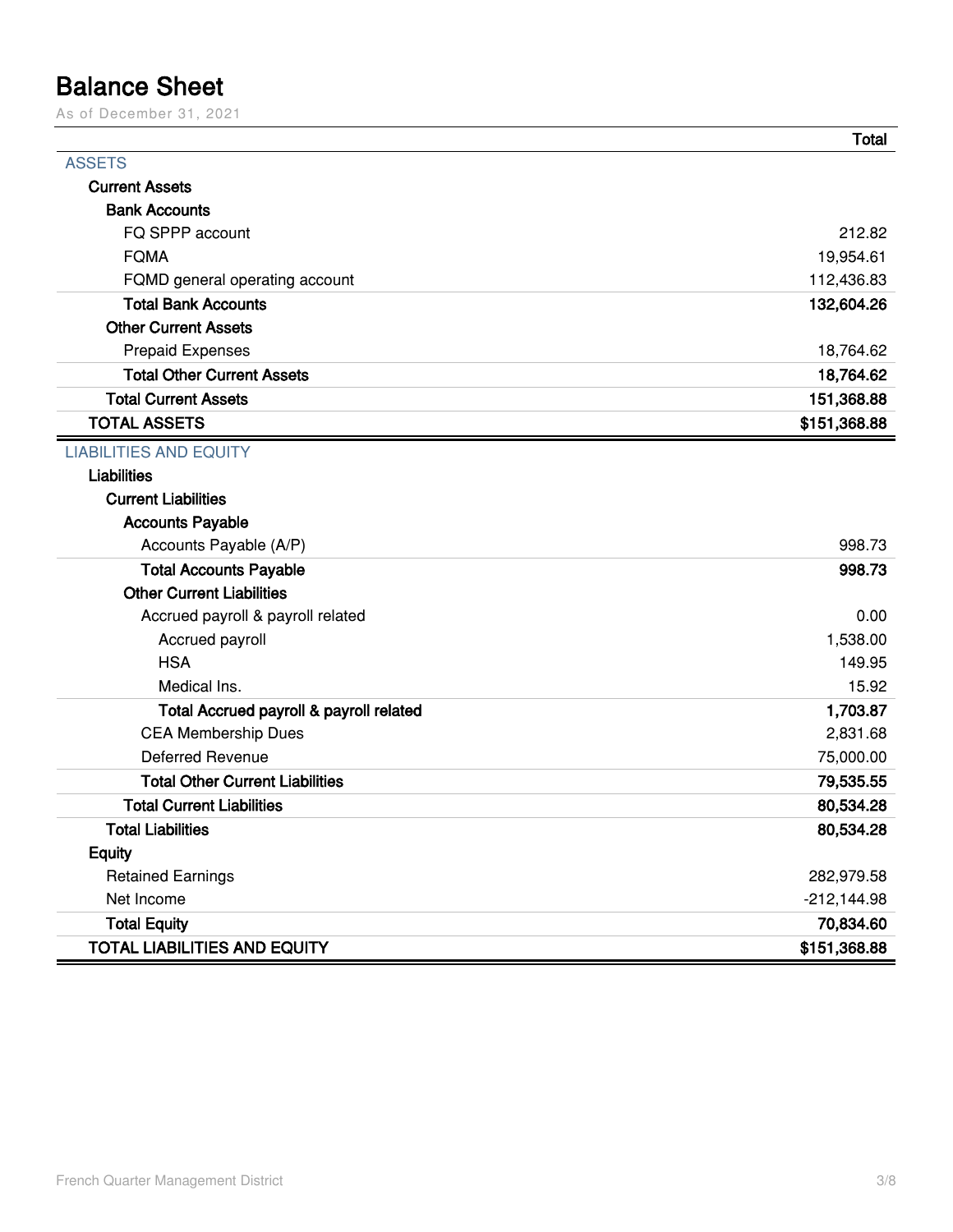# <span id="page-9-0"></span>**A/R Aging Summary**

As of December 31, 2021

|                        | <b>TUPPOR</b> | $-30$ | $-60$<br><b>04</b> | 90<br>$\sim$ | Ω1<br>and over . | Total  |
|------------------------|---------------|-------|--------------------|--------------|------------------|--------|
| $\sim$ $ \sim$<br>⊥่∩⊾ |               |       |                    |              |                  | \$0.00 |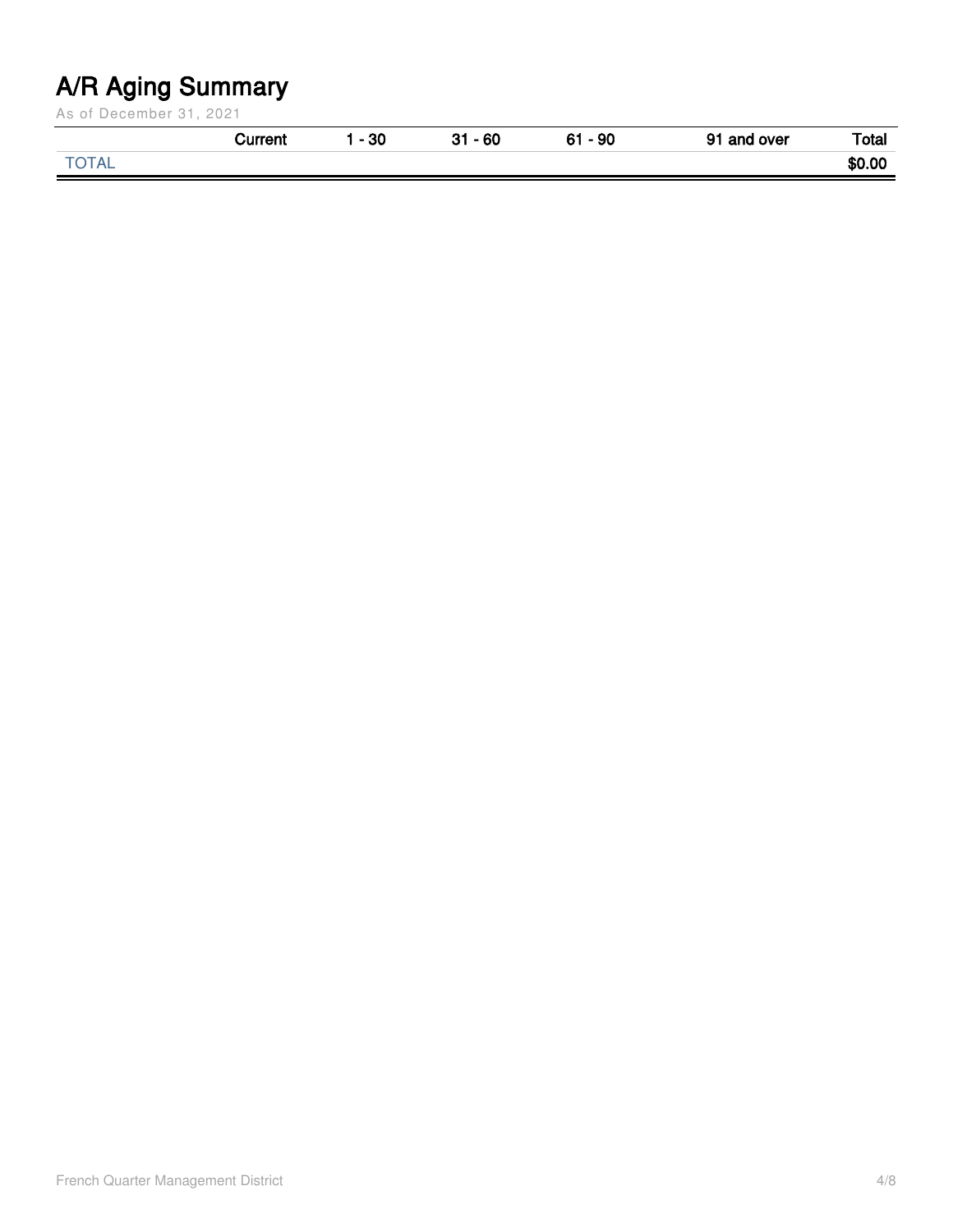# <span id="page-10-0"></span>**A/P Aging Summary**

As of December 31, 2021

|                        | Current  | - 30   | $31 - 60$ | $61 - 90$ | 91 and over | Total    |
|------------------------|----------|--------|-----------|-----------|-------------|----------|
| John Wyatte Foard, LLC | 998.73   |        |           |           |             | 998.73   |
| <b>TOTAL</b>           | \$998.73 | \$0.00 | \$0.00    | \$0.00    | \$0.00      | \$998.73 |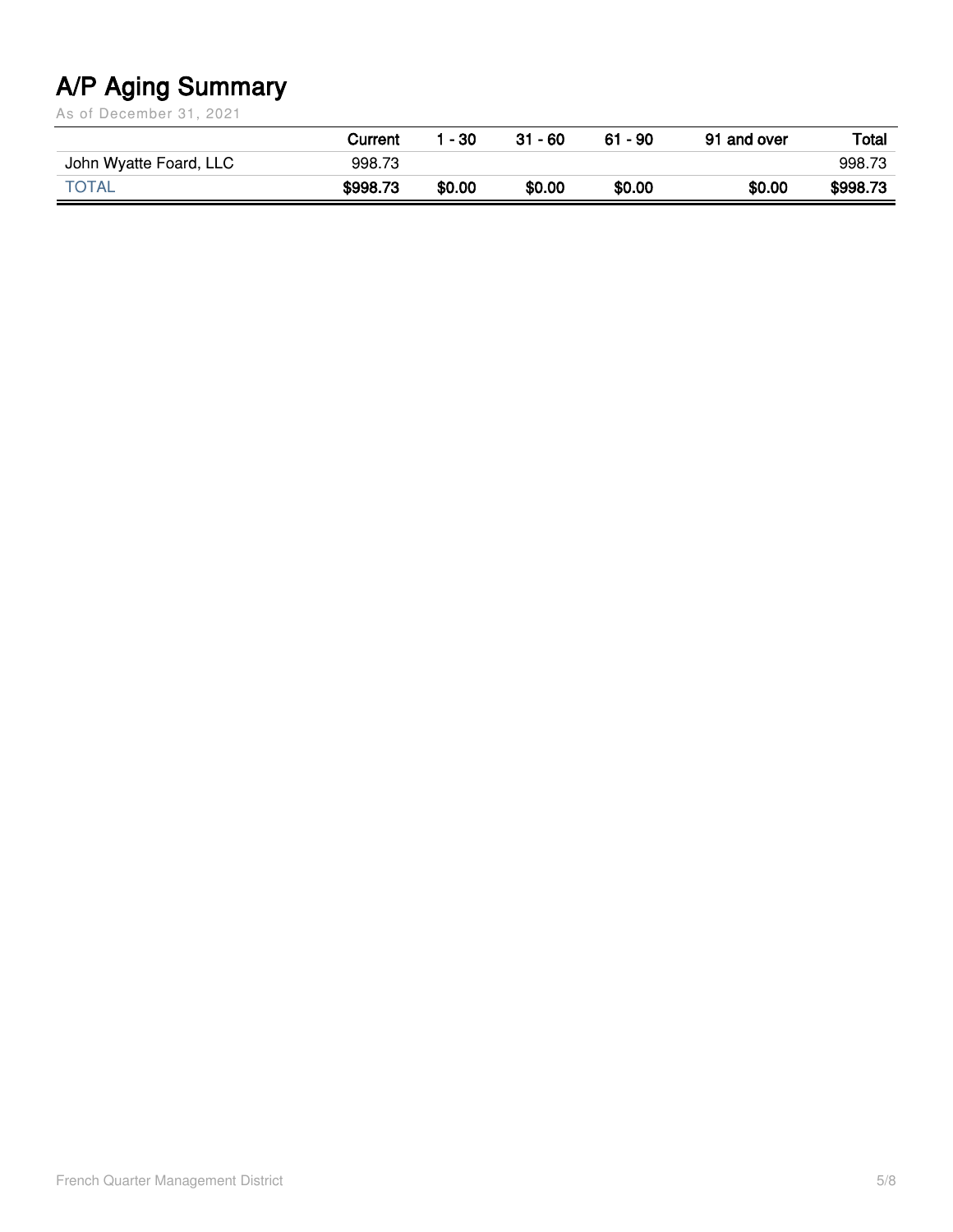## <span id="page-11-0"></span>**Profit and Loss**

December 2021

|                                                | <b>Total</b>   |
|------------------------------------------------|----------------|
| <b>INCOME</b>                                  |                |
| <b>Charitable Donations</b>                    | 6,187.81       |
| Membership Dues Admin Fee                      | 621.29         |
| <b>Total Income</b>                            | 6,809.10       |
| <b>GROSS PROFIT</b>                            | 6,809.10       |
| <b>EXPENSES</b>                                |                |
| Advertising                                    | 81.48          |
| <b>Bank Charges &amp; Fees</b>                 | 45.03          |
| <b>Conference &amp; Meeting Expenses</b>       | 45.00          |
| Conferences and meetings                       | 40.00          |
| Travel                                         | 12.77          |
| <b>Total Conference &amp; Meeting Expenses</b> | 97.77          |
| <b>FQMA Expenses</b>                           |                |
| 3% Admin Fee                                   | 621.29         |
| <b>Total FQMA Expenses</b>                     | 621.29         |
| Insurance                                      | 1,800.84       |
| Legal & Professional Fees                      |                |
| <b>Accounting Fees</b>                         | 1,496.00       |
| Consultants                                    | 3,990.00       |
| Website                                        | 68.75          |
| <b>Total Legal &amp; Professional Fees</b>     | 5,554.75       |
| Office Supplies & Software                     | 945.27         |
| Payroll Expenses                               |                |
| <b>Employee Benefits</b>                       | 3,447.23       |
| Payroll                                        | 5,250.61       |
| <b>Processing Fees</b>                         | 51.00          |
| <b>Taxes</b>                                   | 499.13         |
| Worker's Compensation                          | 40.00          |
| <b>Total Payroll Expenses</b>                  | 9,287.97       |
| <b>Utilities</b>                               |                |
| Email                                          | 15.98          |
| Telephone                                      | 113.64         |
| <b>Total Utilities</b>                         | 129.62         |
| <b>Total Expenses</b>                          | 18,564.02      |
| <b>NET OPERATING INCOME</b>                    | $-11,754.92$   |
| <b>NET INCOME</b>                              | $$ -11,754.92$ |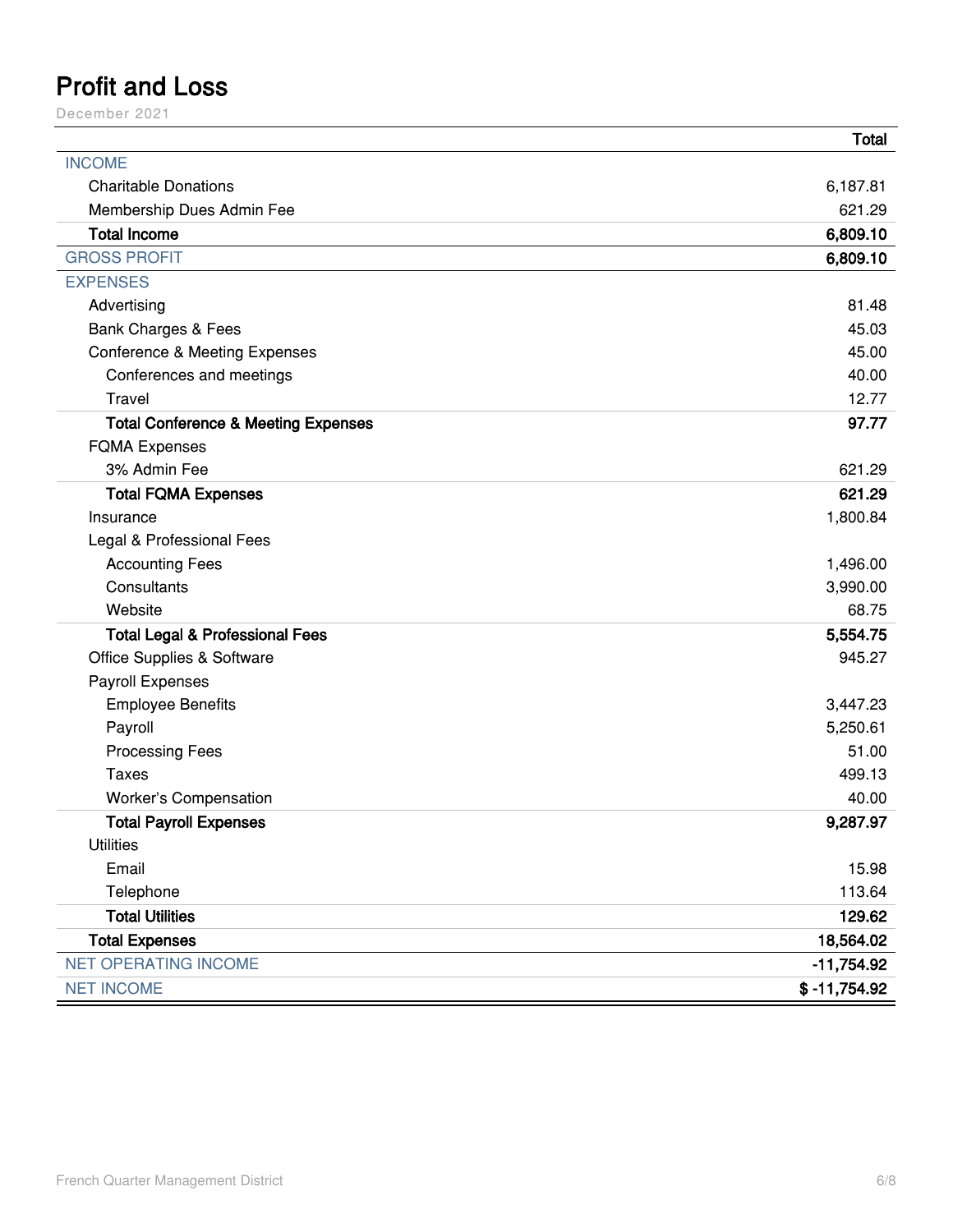# <span id="page-12-0"></span>**Profit and Loss by Location**

January - December 2021

|                                                | <b>FQMA</b> | <b>FQMD Operating</b> | <b>FQMD SPPP</b> | <b>Total</b> |
|------------------------------------------------|-------------|-----------------------|------------------|--------------|
| <b>INCOME</b>                                  |             |                       |                  |              |
| <b>Charitable Donations</b>                    | 20,709.63   |                       |                  | 20,709.63    |
| Membership Dues Admin Fee                      |             | 621.29                |                  | 621.29       |
| <b>Total Income</b>                            | 20,709.63   | 621.29                | 0.00             | 21,330.92    |
| <b>GROSS PROFIT</b>                            | 20,709.63   | 621.29                | 0.00             | 21,330.92    |
| <b>EXPENSES</b>                                |             |                       |                  |              |
| Advertising                                    | 1,308.06    | 204.96                |                  | 1,513.02     |
| <b>Bank Charges &amp; Fees</b>                 |             | 74.03                 |                  | 74.03        |
| <b>Conference &amp; Meeting Expenses</b>       |             | 191.90                |                  | 191.90       |
| Conferences and meetings                       |             | 40.00                 |                  | 40.00        |
| Parking                                        |             | 19.05                 |                  | 19.05        |
| Travel                                         |             | 26.92                 |                  | 26.92        |
| <b>Total Conference &amp; Meeting Expenses</b> |             | 277.87                |                  | 277.87       |
| <b>FQMA Expenses</b>                           |             |                       |                  | 0.00         |
| 3% Admin Fee                                   | 621.29      |                       |                  | 621.29       |
| <b>Total FQMA Expenses</b>                     | 621.29      |                       |                  | 621.29       |
| Insurance                                      |             | 17,957.38             |                  | 17,957.38    |
| <b>Interest Paid</b>                           |             | 81.88                 |                  | 81.88        |
| Legal & Professional Fees                      |             |                       |                  | 0.00         |
| <b>Accounting Fees</b>                         |             | 7,834.11              |                  | 7,834.11     |
| <b>Audit Fees</b>                              |             | 9,500.00              |                  | 9,500.00     |
| Consultants                                    | 1,500.00    |                       | 3,990.00         | 5,490.00     |
| <b>Legal Fees</b>                              |             | 11,850.00             |                  | 11,850.00    |
| Website                                        | 78.68       | 825.00                |                  | 903.68       |
| <b>Total Legal &amp; Professional Fees</b>     | 1,578.68    | 30,009.11             | 3,990.00         | 35,577.79    |
| Marketing                                      | 78.67       |                       |                  | 78.67        |
| <b>Office Supplies &amp; Software</b>          |             | 3,636.64              |                  | 3,636.64     |
| Patrol Expenses                                |             |                       |                  | 0.00         |
| Fuel                                           |             |                       | 1,377.72         | 1,377.72     |
| <b>Licensing Fees</b>                          |             |                       | 5,458.28         | 5,458.28     |
| Mobile Data Charges                            |             |                       | 320.08           | 320.08       |
| <b>Police Patrols</b>                          |             |                       | 62,455.08        | 62,455.08    |
| Vehicle                                        |             |                       |                  | 0.00         |
| Maintenance                                    |             |                       | 1,906.78         | 1,906.78     |
| Washing                                        |             | 28.00                 |                  | 28.00        |
| <b>Total Vehicle</b>                           |             | 28.00                 | 1,906.78         | 1,934.78     |
| <b>Total Patrol Expenses</b>                   |             | 28.00                 | 71,517.94        | 71,545.94    |
| Payroll Expenses                               |             |                       |                  | 0.00         |
| <b>Employee Benefits</b>                       |             | 13,000.00             |                  | 13,000.00    |
| Payroll                                        |             | 80,005.82             |                  | 80,005.82    |
| <b>Processing Fees</b>                         |             | 1,425.51              |                  | 1,425.51     |
| <b>Taxes</b>                                   |             | 6,450.19              |                  | 6,450.19     |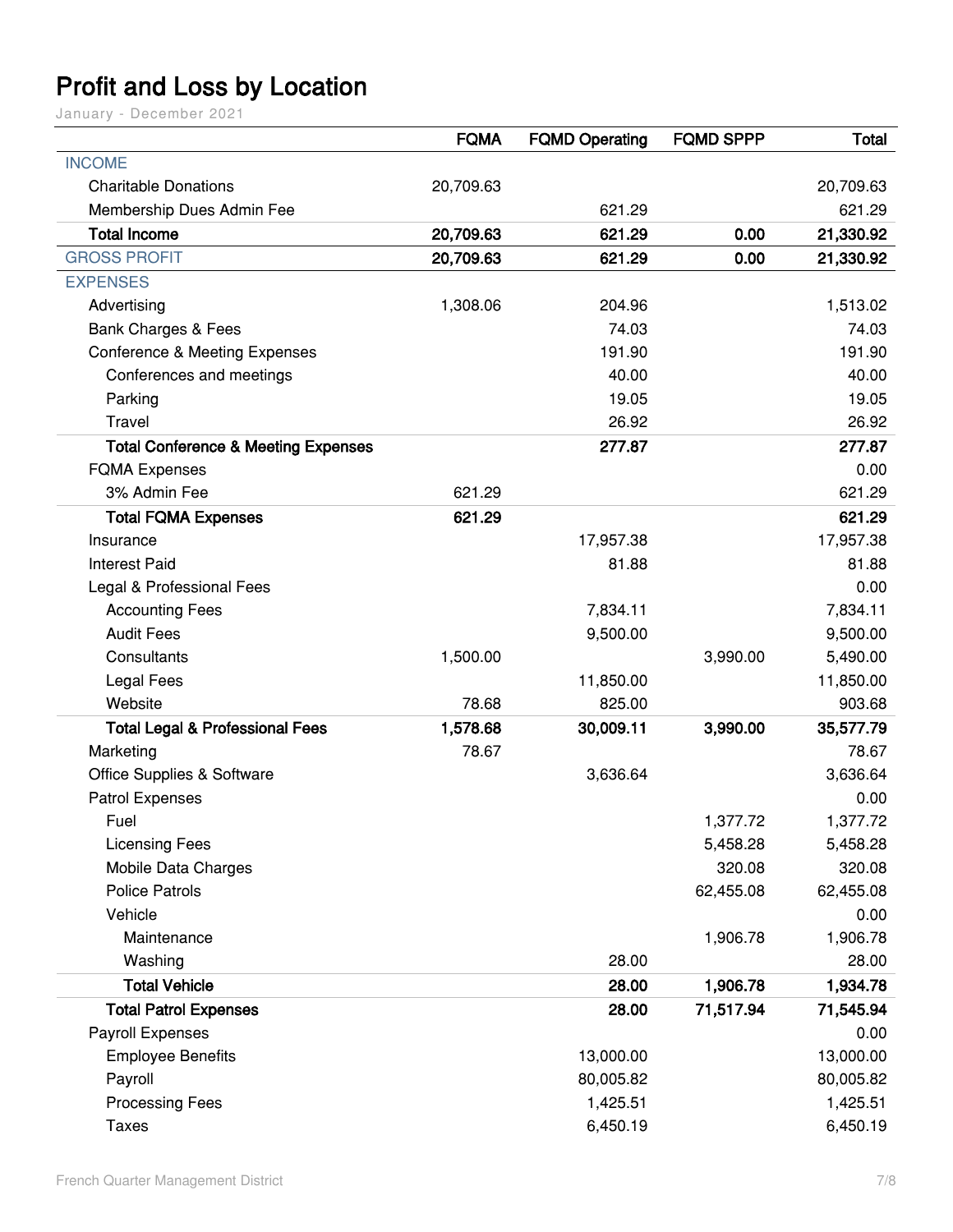|                               | <b>FQMA</b> | <b>FQMD Operating</b> | <b>FQMD SPPP</b> | <b>Total</b>    |
|-------------------------------|-------------|-----------------------|------------------|-----------------|
| <b>Worker's Compensation</b>  |             | 489.33                |                  | 489.33          |
| <b>Total Payroll Expenses</b> |             | 101,370.85            |                  | 101,370.85      |
| <b>Utilities</b>              |             |                       |                  | 0.00            |
| Email                         |             | 92.64                 |                  | 92.64           |
| Telephone                     |             | 647.90                |                  | 647.90          |
| <b>Total Utilities</b>        |             | 740.54                |                  | 740.54          |
| <b>Total Expenses</b>         | 3,586.70    | 154,381.26            | 75,507.94        | 233,475.90      |
| <b>NET OPERATING INCOME</b>   | 17,122.93   | -153,759.97           | -75,507.94       | $-212,144.98$   |
| <b>NET INCOME</b>             | \$17,122.93 | $$ -153,759.97$       | $$ -75,507.94$   | $$ -212,144.98$ |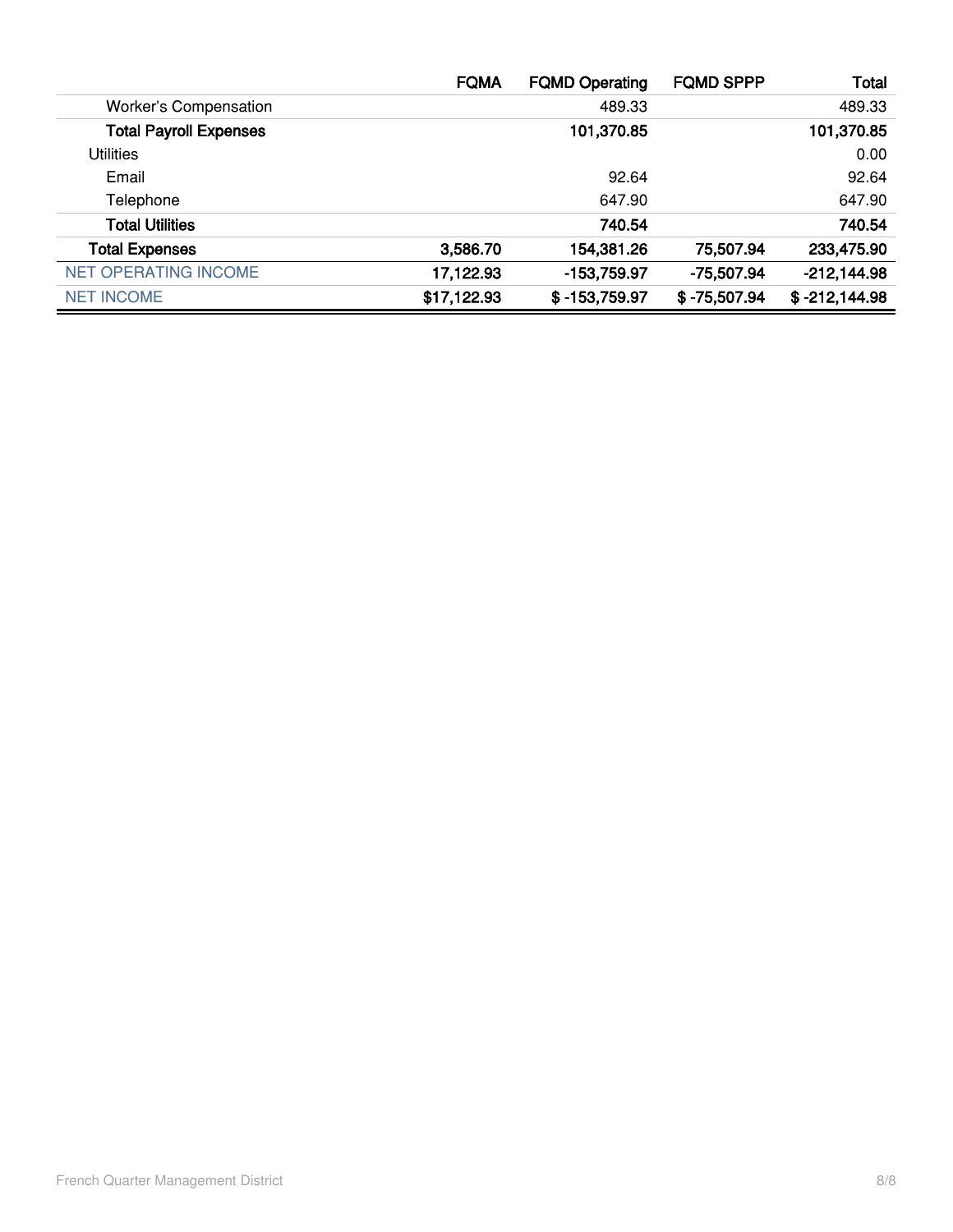### French Quarter Management District

### Budget vs. Actuals: FQMD 2021 Budget - FY21 P&L OPERATIONS

January - December 2021

|                                                | <b>TOTAL</b>    |                 |  |
|------------------------------------------------|-----------------|-----------------|--|
|                                                | <b>ACTUAL</b>   | <b>BUDGET</b>   |  |
| Income                                         |                 |                 |  |
| Membership Dues Admin Fee                      | 621.29          |                 |  |
| <b>Total Income</b>                            | \$621.29        | \$0.00          |  |
| <b>GROSS PROFIT</b>                            | \$621.29        | \$0.00          |  |
| Expenses                                       |                 |                 |  |
| Advertising                                    | 204.96          | 1,000.00        |  |
| <b>Bank Charges &amp; Fees</b>                 | 74.03           | 200.00          |  |
| <b>Conference &amp; Meeting Expenses</b>       | 191.90          | 4,000.00        |  |
| Conferences and meetings                       | 40.00           |                 |  |
| Parking                                        | 19.05           |                 |  |
| Travel                                         | 26.92           |                 |  |
| <b>Total Conference &amp; Meeting Expenses</b> | 277.87          | 4,000.00        |  |
| Insurance                                      | 17,957.38       | 18,134.00       |  |
| <b>Interest Paid</b>                           | 81.88           |                 |  |
| Legal & Professional Fees                      |                 |                 |  |
| <b>Accounting Fees</b>                         | 7,834.11        | 12,000.00       |  |
| <b>Audit Fees</b>                              | 9,500.00        | 12,500.00       |  |
| Legal Fees                                     | 11,850.00       | 5,000.00        |  |
| Website                                        | 825.00          | 850.00          |  |
| <b>Total Legal &amp; Professional Fees</b>     | 30,009.11       | 30,350.00       |  |
| Office Supplies & Software                     | 3,636.64        | 4,900.00        |  |
| Patrol Expenses                                |                 |                 |  |
| Vehicle                                        |                 |                 |  |
| Washing                                        | 28.00           |                 |  |
| <b>Total Vehicle</b>                           | 28.00           |                 |  |
| <b>Total Patrol Expenses</b>                   | 28.00           |                 |  |
| Payroll Expenses                               |                 |                 |  |
| <b>Employee Benefits</b>                       | 13,000.00       | 13,000.00       |  |
| Payroll                                        | 80,005.82       | 80,000.00       |  |
| <b>Processing Fees</b>                         | 1,425.51        | 2,154.33        |  |
| <b>Taxes</b>                                   | 6,450.19        | 6,106.49        |  |
| Worker's Compensation                          | 489.33          | 518.35          |  |
| <b>Total Payroll Expenses</b>                  | 101,370.85      | 101,779.17      |  |
| <b>Utilities</b>                               |                 |                 |  |
| Email                                          | 92.64           |                 |  |
| Telephone                                      | 647.90          |                 |  |
| <b>Total Utilities</b>                         | 740.54          |                 |  |
| <b>Total Expenses</b>                          | \$154,381.26    | \$160,363.17    |  |
| NET OPERATING INCOME                           | \$-153,759.97   | \$-160,363.17   |  |
| <b>NET INCOME</b>                              | $$ -153,759.97$ | $$ -160,363.17$ |  |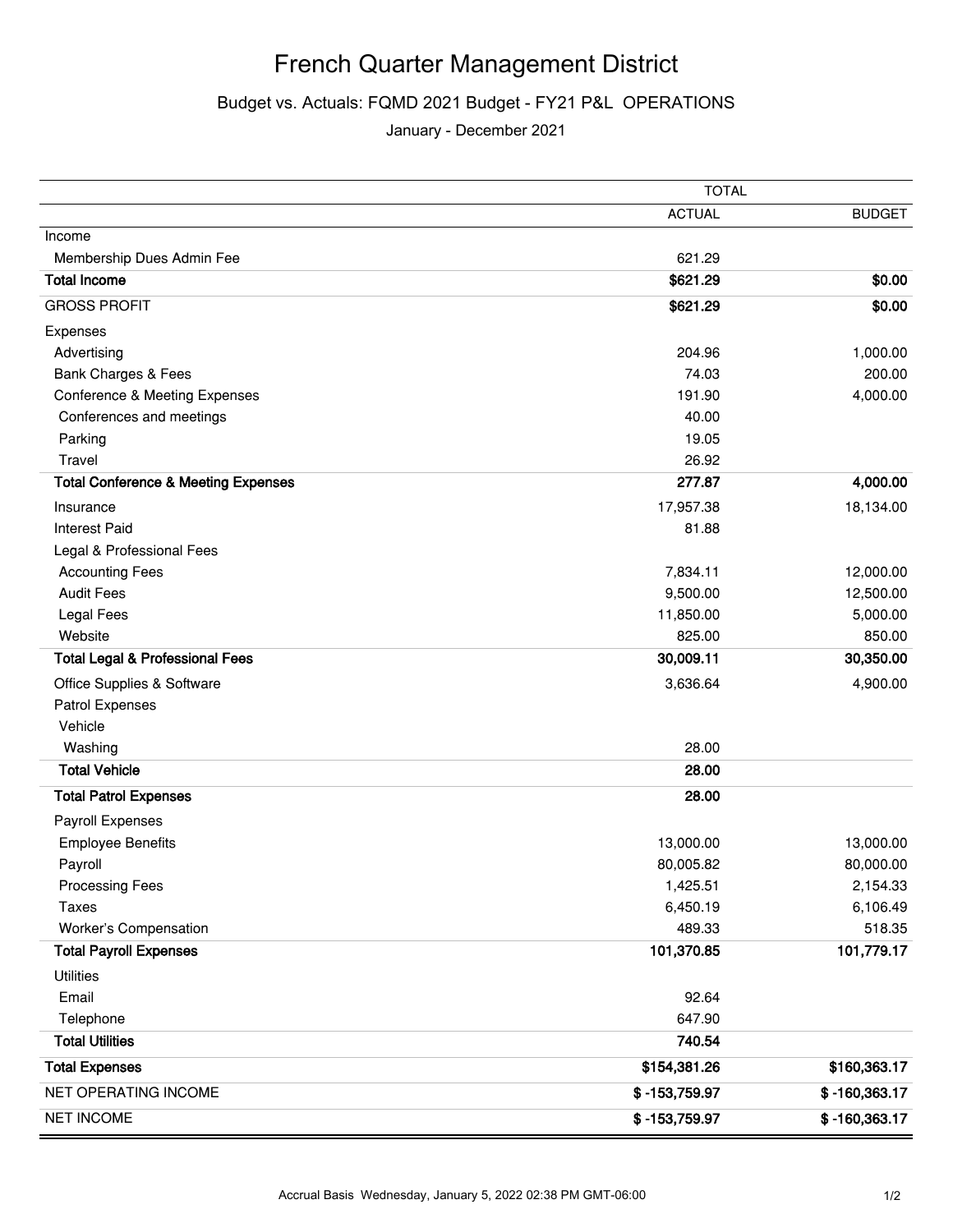### French Quarter Management District

Budget vs. Actuals: FQMD 2021 Budget - FY21 P&L OPERATIONS

January - December 2021

#### **Note**

No CPA provides any assurance on this financial statements. All notes have been omitted.